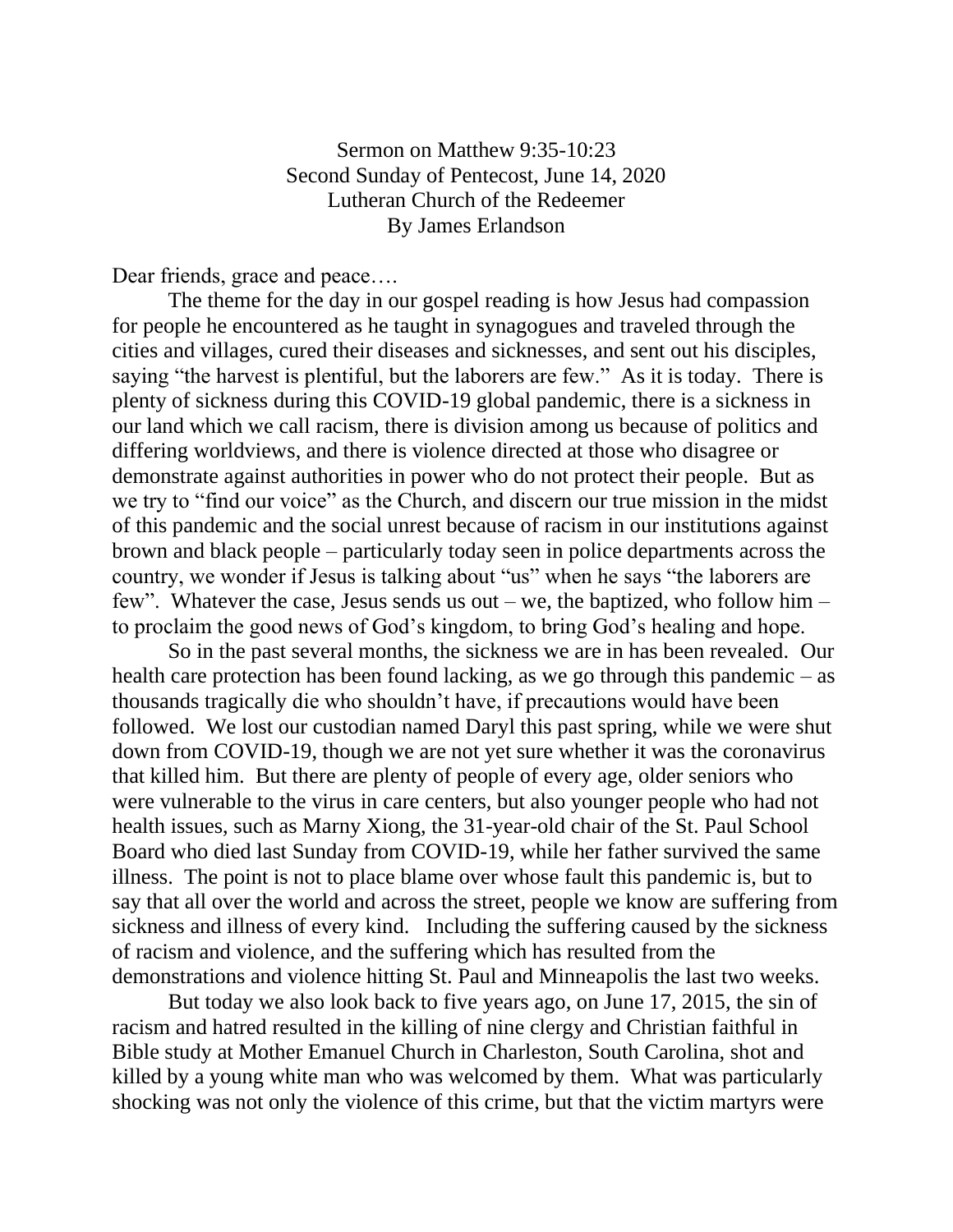all Black, the young man was white, and he had a background from a Lutheran church. His religious studies and church confirmation program had not instilled in him strong enough values and compassion to keep him from going to a bible study at an African American Methodist Episcopal Church in Charleston with the expressed purpose of killing African American human beings in prayer, with the goal of starting a race war. But although he killed nine people, he was later arrested without harm. He was convicted for his crimes, but still is alive, in prison.

The shock of this act woke the Lutheran church up to the fact that there are people who have been instructed in the Christian faith, even confirmed Lutherans, who fall into violence, sin, and racism, and are capable of committing acts of racial violence and vicious hate against others. Not only this young man, but others, too. Perhaps not so blatantly racist, but many of us have been silent when our criminal justice system continues to put black and brown young men in prison at a far higher rate than white young men, because we don't have as direct a connection to communities of color who are suffering. We don't make as much "noise" about asylum seekers, teenagers and children who are detained in private prisons while awaiting court hearings that never seem to come, because they came from Central American fleeing for their lives from violence and crime, or want to feed their families – like many of our ancestors once did a century ago from Europe, but THEY weren't detained in jails – they were welcomed, for the most part. So we see now that in our justice, education, housing and healthcare systems, people have not been treated equally or fairly, due to their race or faith, their wealth or poverty.

The day after the Emanuel Nine were killed, I remember gathering with sister and brother clergy of different faiths, Christian and Jew, black and white, for prayers at St. James AME Church across the freeway. We were all stunned that such violence could be committed inside a church, but our Black brothers and sisters recalled the many times their ancestors and colleagues have suffered from violence and discrimination, and the churches that have been burned or bombed in generations past. Last summer our ELCA in churchwide assembly declared June 17 an annual day of commemoration of this sad day, to remember the nine Christian martyrs who died in prayer, to fast and to pray ourselves in order to strengthen ourselves for the work to dismantle racism in our nation, to end the hatred and division, so such a day never happens again.

So this coming Wednesday evening our Saint Paul Area Synod pastors, bishop and congregations members will gather on Zoom to commemorate the anniversary of the death of the Emanuel Nine, to confess and repent of our own racism, pray for healing and for a new spirit of compassion and love for one another in this nation, with an end to all the hate and violence we experience. This is part of that spiritual "journey inward", breathing in, so that we can take the "journey outward" with action to do justice in our world, as we exhale.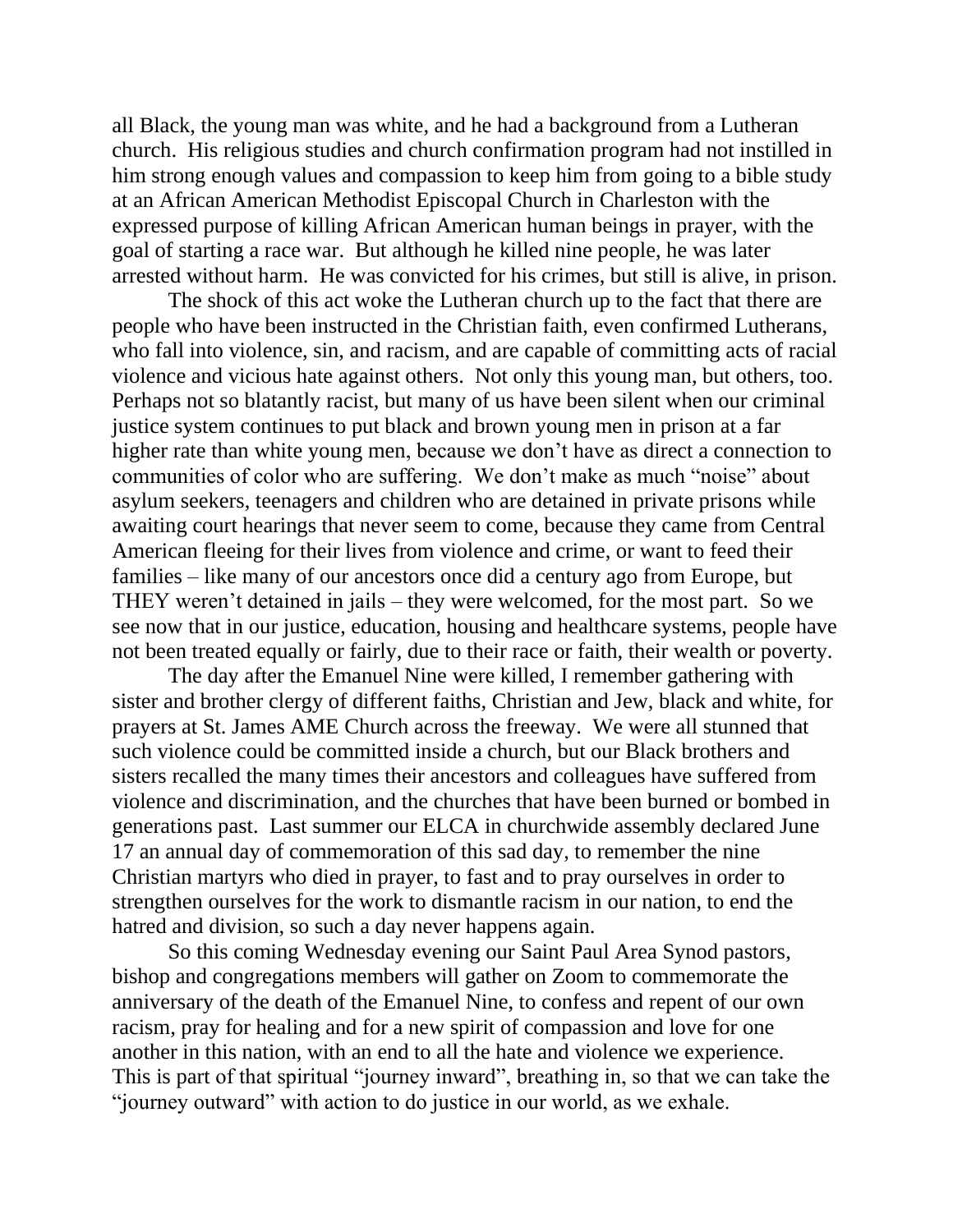Because too many cannot breathe. Two weeks ago, after the shock of the murder of George Floyd in Minneapolis, following the nights of demonstrations against police misconduct and racial injustice throughout the world, we all woke up to see the devastation that the violence and burning had done to our community. It was a miracle that no one else was killed, that the violence was primarily done to property. Since then there has been a lot of work done. There has been the work of witness in protests against violence, and healing words spoken of what can be possible if we create a beloved community of justice. There has also been a lot of work doing clean-up in the St. Paul Midway and along Lake Street in Minneapolis. We have seen hundreds of volunteers at Bethlehem on the Midway gathering food and household supplies for families that lost their grocery stores and pharmacies.

A month ago, who knew all this would occur? There will be a lot more work to do to heal our communities, address racial disparities, the poverty and suffering during the pandemic and after the social unrest that has built up for years, and came to a head after George Floyd's murder. Our witness as disciples of Jesus is critical these days, but it goes beyond the distribution of food, clean-up, and rebuilding of small businesses – critical as this is. The REAL work is going to be much harder – for it is the work of getting real with ourselves, examining our part in allowing the sin of racism and inequity in economic opportunities, education, housing and healthcare to create such disparities between us based on race.

What makes this tricky is that we cannot fix this on our own. We have tried this before and failed so many times. White people have tried to take care of everything, but only go so far as we are comfortable, because things "work" for most of us. People of color have experienced much of the suffering and the brunt of racial injustice, and know what DOESN'T work. So we will have to listen to them – white people will have to listen to black and brown skinned people and ask that they be patient with us as we "catch up" in our understanding, and then work together, sharing political and economic power to get this right, and become a city, state, nation and world that "works for everybody!" This really is the goal, where every child of God has worth! When we don't have to shout "Black Lives Matter" because black and brown lives WILL really matter as much as White lives do. Which hasn't been the case so far, which we must admit if we are honest. We cannot say truthfully that All Lives Matter in this world – yet – because they all don't seem to matter as much to everybody, except for those who "look like us". That is what has to change. But when you speak this truth, and work for REAL justice and equality, many people will not appreciate it – they will shut you out. People in power may not listen because they see the truth as a threat. So there is always push back when you do something worthwhile, tell the truth or seek a more just society. Power does not let go of power without a fight. Like Jesus warned his disciples when he sent them out to the cities and villages: not everyone welcomes